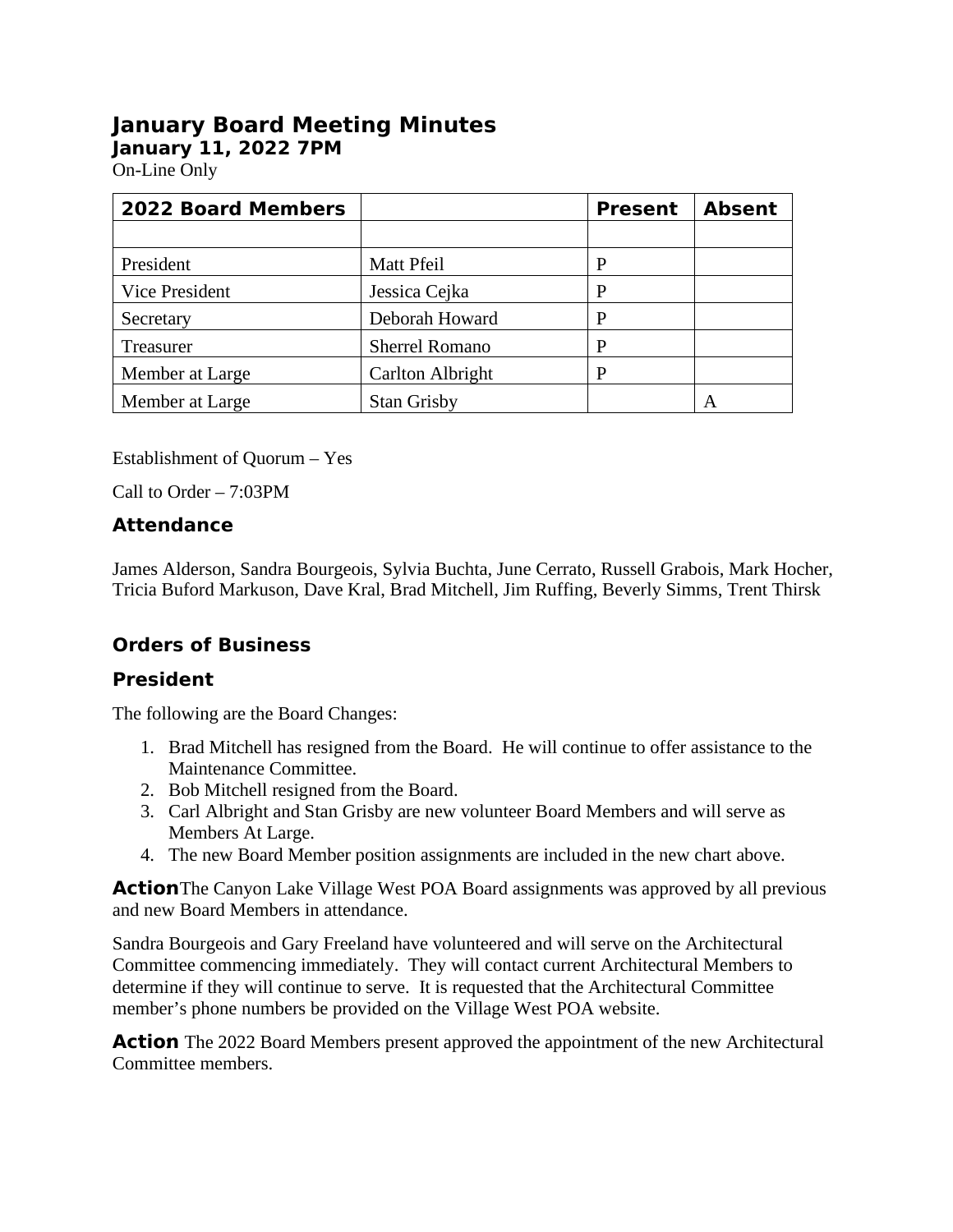The service and leadership of our 2021 Property Owners Association Board Members and all the volunteers who stepped up to assist over this past year are applauded and sincerely appreciated.

# **Secretary**

A change was made to the Minutes in the Architectural section to include the address of the lot as opposed to an owner's name.

**Action**The December Minutes were then approved by previous and new Board Members in attendance.

# **Treasurers Report**

Our Property Owners Association's financial position has improved greatly in the last three years. The income budget was \$44,000 in 2019, \$59,000 in 2020 and \$80,660 in 2021.

Income consists of the mandatory deed assessments, amenity fees and key sales, voluntary assessments, deed transfer and resale fees, web advertisement, club-house rental, and donations. There is a positive year-end balance of \$58,298.

The greatest increase in income is a result of the access key sales for the pool on Amanda and the recreational area off Irene. The Board was applauded and highly commended on the successful increase in income.

The Treasurer reviewed the detailed expense spreadsheet report and summary pie chart for the 2021 calendar year. The year has been completed and expenses paid successfully.

It was noted that a continual budget challenge is legal fees tied to a long-term legal suit between property owners where our Property Owners Association is included as a third party.

The proposed operating budget for 2022 has been projected to include expenses as incurred last year with some increases to cover rising costs. The 2022 Operating Budget was approved at the annual meeting in December 2021.

There was a lot of discussion on the budget to include ways to increase income, to decrease legal expenses, address potential safety and access concerns of our amenities, projects to consider, communications with property owners, and by-law and deed restriction review and revisions.

The draft of the invoice, amenity waiver and communication included for the mandatory deed fees, voluntary assessment fees, and key sales was provided. This will be reviewed by the new Board and needs to be sent out by the end of January 2022.

# **Maintenance**

- 1. Flooring is still being investigated for the clubhouse.
- 2. The playground equipment has been repaired.
- 3. The large oak tree next to the courts off Irene has been trimmed. The branches need to be removed from site.
- 4. The fence has been removed on one section adjacent to the oak tree to allow easy access to basketball court.
- 5. The old net post needs to be removed from the basketball court.
- 6. Pickle ball courts were discussed.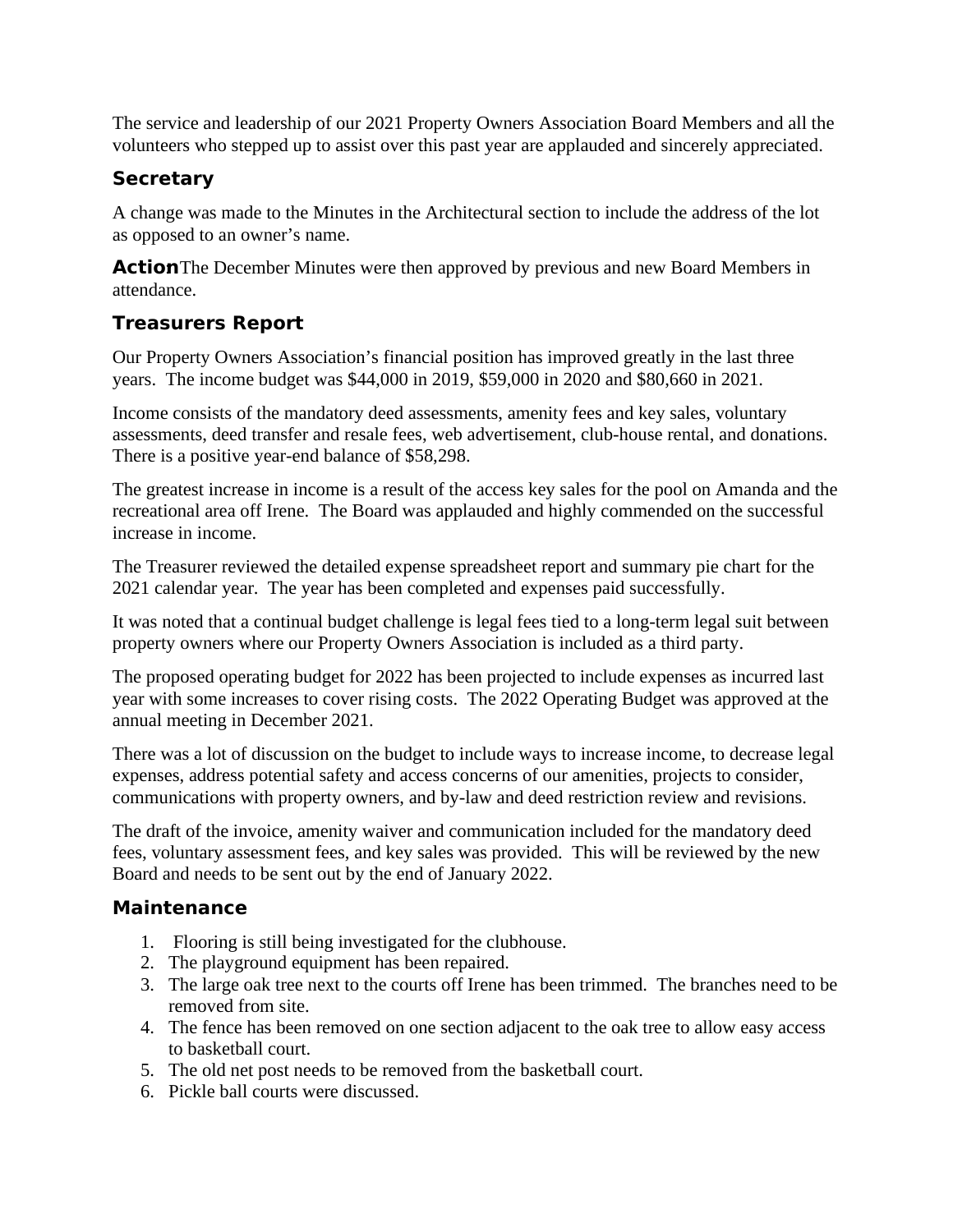- 7. The walkway to the Irene property continues to wash out after rain storms.
- 8. All miscellaneous debris need to be removed from amenity locations.

# **Architectural**

Sandra Bourgeois and Gary Freeland will be the new Committee members.

As reported previously a new state law requires that members of the Architectural Committee cannot serve as POA Board Members.

There are no recent reviews to report.

## **Communications**

It has not been verified who will chair this Committee or who will be responsible to keep our website up to date. This will be addressed by the new POA Board.

# **Social**

It has not been verified who will chair this Committee. This will be addressed by the new POA Board.

# **Open Forum/General Discussion**

- 1. The situation with Recreational Vehicle (RVs) on owner property was brought up to clarify if a property owner can place an RV to be used as a guest house. The legal description of an RV and/or house/office trailer is still being investigated. It is allowed to have RVs parked on property but not in use as a residence or office of any kind nor hooked up to any utilities on a continuing basis such as water, sewage, electricity or other utilities.
- 2. All pending complaints and potential violations of the above situation have been reviewed and property owners contacted. There is no evidence of any current violations.
- 3. General discussion continued on the budget, insurance, legal expenses, by-laws, deed restrictions, POA structure and meeting time, and other related subjects.

The meeting adjourned at 8:21 PM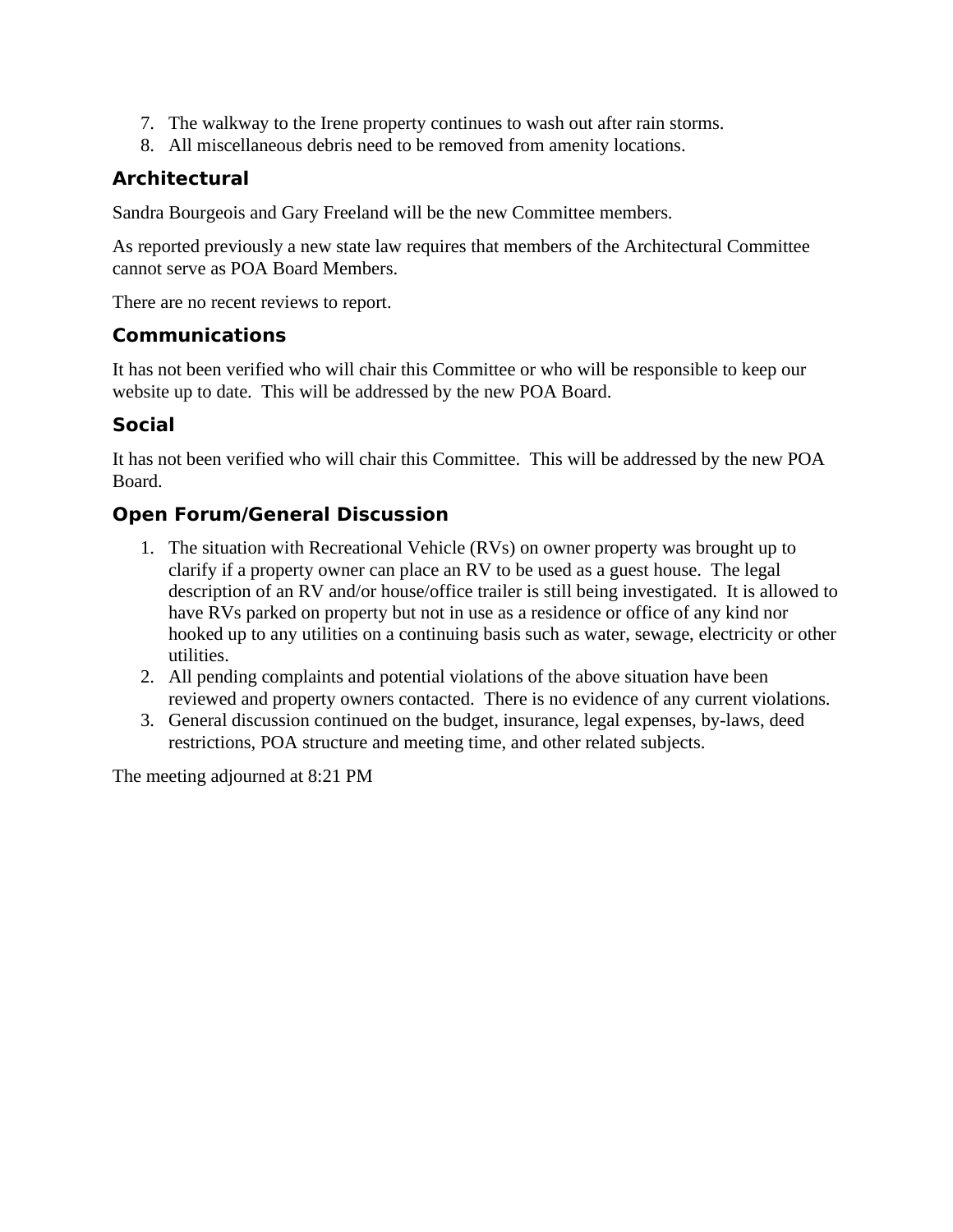## **February Board Meeting Minutes**

# **February 8, 2022 7PM**

On-Line Only

| <b>2022 Board Members</b> |                       | <b>Present</b> | <b>Absent</b> |
|---------------------------|-----------------------|----------------|---------------|
|                           |                       |                |               |
| President                 | Matt Pfeil            | P              |               |
| <b>Vice President</b>     | Jessica Cejka         | P              |               |
| Secretary                 | Deborah Howard        | P              |               |
| Treasurer                 | <b>Sherrel Romano</b> | P              |               |
| Member at Large           | Carlton Albright      | P              |               |
| Member at Large           | <b>Stan Grisby</b>    | P              |               |

Establishment of Quorum – Yes

Call to Order – 7:05PM

Attendance: Sandra Bourgeois, Jacob Freeland, Mark and Betty Hocher, Joleen Killoran, Dave Kral, Kelly and Howie Minor, Kelli Rostvold, Beverly Simms, Wayne Snyder, Angela Wilke

#### **President**

Matt welcomed the opportunity to serve the Village West Community and New Board. It was noted that all members are volunteers and do their best to serve. We still need volunteers to assist with some committees.

Matt attempted contact with Trey Wilson regarding long standing lawsuit. Still awaiting return of information on status.

It was motioned for Matt to engage for a consultation with Sipra Boyd of Roberts Markel Weinberg Butler Haley Law (RMWBH) to review various legal and pending issues such as new by-laws, deed restrictions and liability waivers.

**Action**: The motion to support a legal review was approved by all Board Members.

#### **Secretary**

The January 2022 minutes were previously distributed to POA Board Members and are approved. A copy will be available on the website.

**Action**: January 2022 minutes were approved by all Board Members.

#### **Treasurer**

The monthly income was \$3,576.10 to include 5 resale, 6 transfer, and 17 assessment due fees. All annual assessments have been sent out to property owners. A total of \$60,867 is the balance.

Expenses are in line except for electric costs which have increased.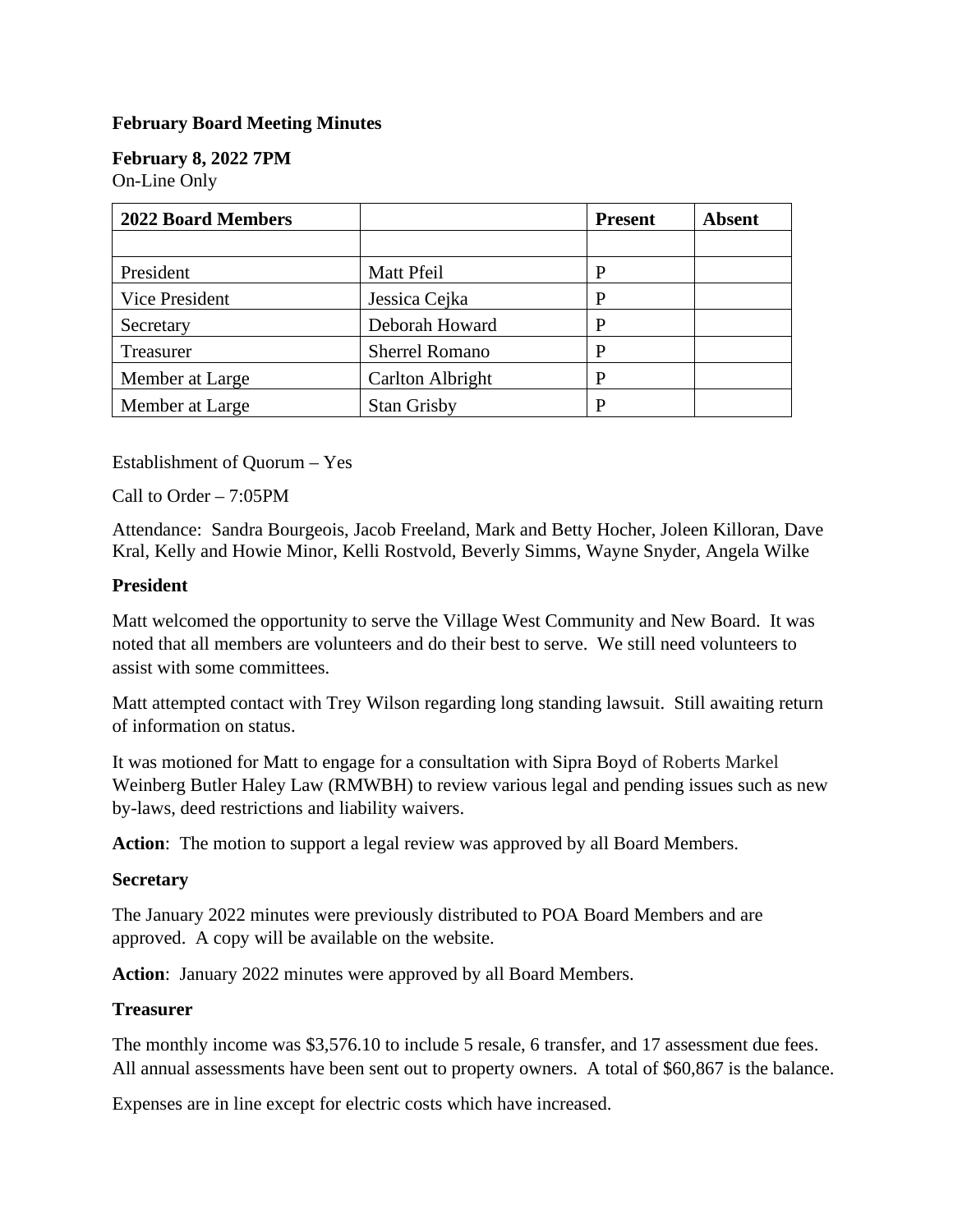Sherrel will follow up with advertisers on the website for fee collection.

## **Architectural**

The Committee reviews are as follows:

- 1. Lot 753, Unit 5 at 586 Irene approved for construction of SFR. No height restrictions, meets minimum 1,000SF requirement and does not encroach any setbacks per plan.
- 2. Lot 120, Unit 1 at 2585 Colleen conditionally approved for construction of SFR and garage pending a slab form elevation survey to confirm building heights are met and Army Corps of Engineers approval for any improvements below the 948 contour line. Does not encroach any setbacks per plan, except concerns noted above.
- 3. Lot 79, 79A, 80, 80A at 2030 Colleen approved for garage expansion. Does not encroach any setbacks per plan.

It was requested that a lockbox be placed outside the clubhouse for plan submission. A separate contact needs to be on the website for this Committee.

The great and efficient review by Sandra and Gary is appreciated.

## **Communications**

Matt nominated Jacob Freeland to the Communications Committee to assist with the website. It is planned to update and enhance the website. Communication will include once a month emails with a link to the meeting minutes/agenda and other key items for the greater community.

**Action**: The appointment of Jacob Freeland was approved by all Board Members

## **Social Committee**

This committee will need a chair and volunteers**.**

## **Maintenance**

This committee needs additional volunteers. Currently Brad Mitchell as a volunteer and Carlton Albright are members.

There is a backload of maintenance needs that will need to be reviewed and prioritized. Some of the needs discussed include:

- 1. Lock box for Architectural Committee
- 2. Siphon water from pool cover.
- 3. Debris to haul away. Carlton to complete.
- 4. Club house flooring
- 5. Park walkway
- 6. Pickle ball courts
- 7. Need for pool committee

The club house roof is close to twenty years old. The POA insurance company, Philadelphia Insurance did inspect the roof last year and reported minor damage and expected wear.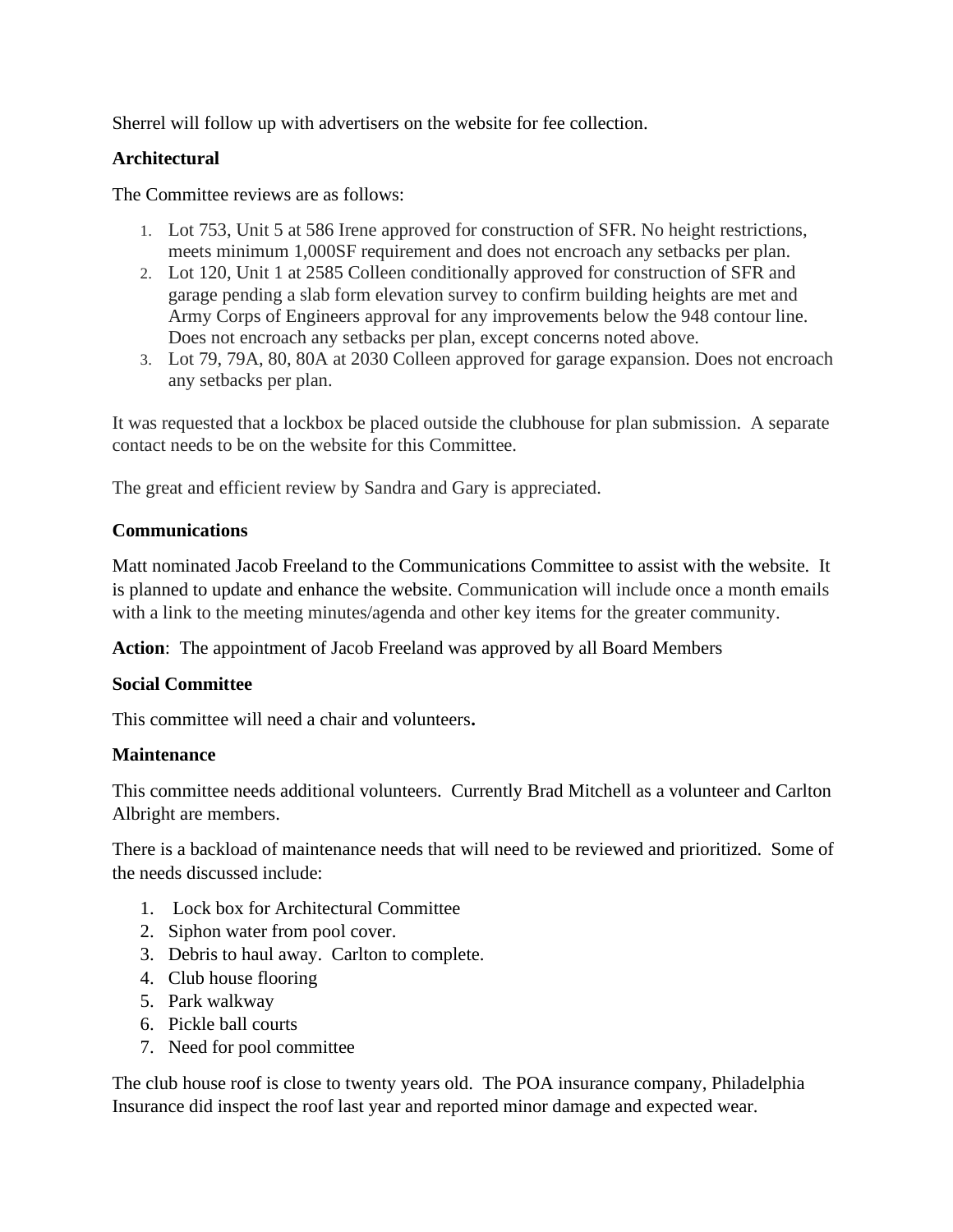A motion was made to engage an insurance adjuster as recommended by Carlton to further investigate the condition of the club house roof.

**Action**: This was approved with the understanding that this review will be at no cost.

Meeting Adjourned at 8:28PM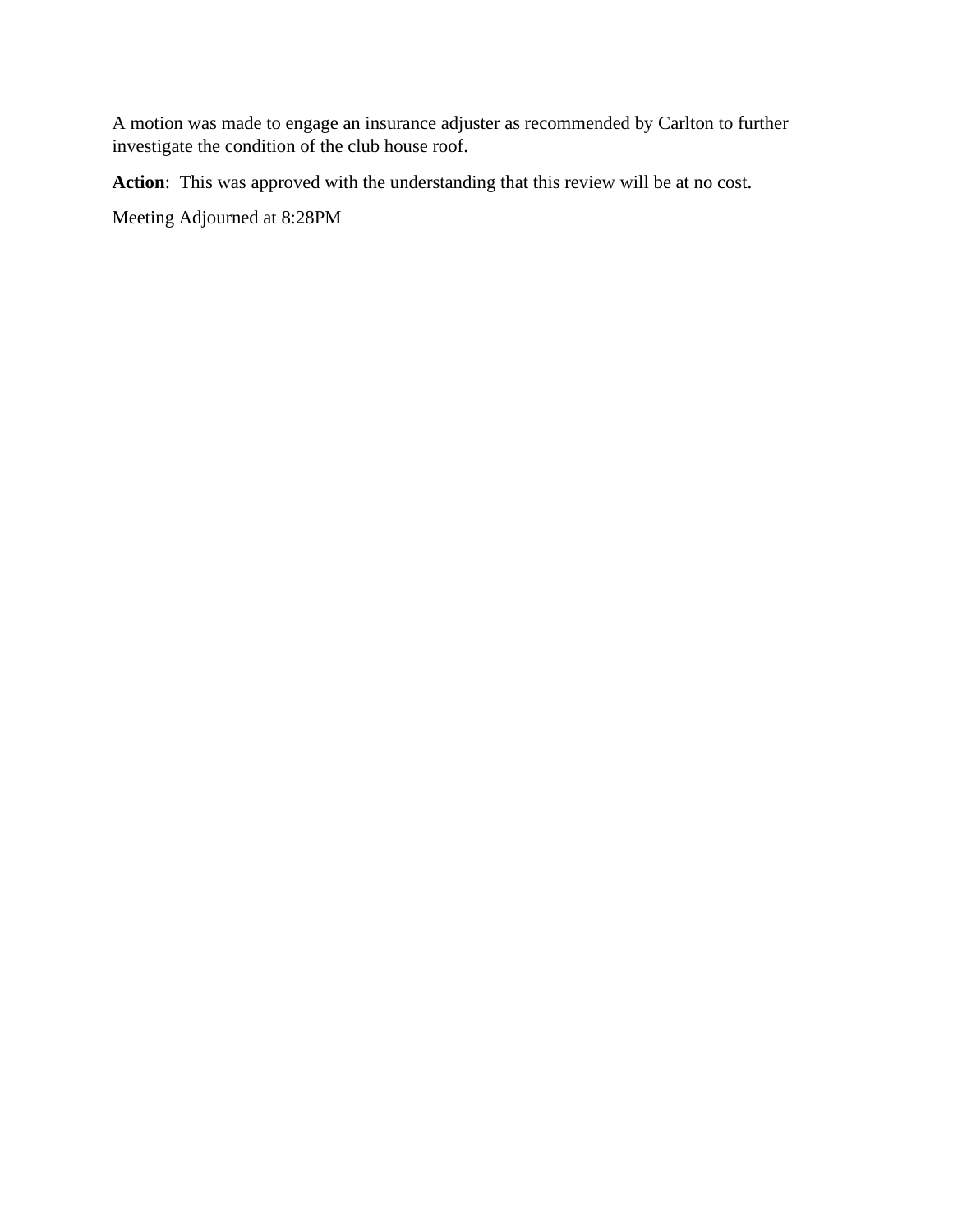| <b>2022 Board Members</b> |                       | <b>Present</b> | <b>Absent</b> |
|---------------------------|-----------------------|----------------|---------------|
|                           |                       |                |               |
| President                 | Matt Pfeil            | р              |               |
| Vice President            | Jessica Cejka         | p              |               |
| Secretary                 | Deborah Howard        | D              |               |
| Treasurer                 | <b>Sherrel Romano</b> | p              |               |
| Member at Large           | Carlton Albright      | D              |               |
| Member at Large           | <b>Stan Grisby</b>    |                |               |

Establishment of Quorum – Yes

Call to Order – 7:05PM

Attendance: Sandra Bourgeois, Sylvia Buchta, Patricia Buford-Markuson, Mark and Betty Hocher, Jim Ruffing

As President, Matt Pfeil led the meeting:

#### **President**

The agenda is posted on the website prior to every meeting. It was noted again that the POA officers are volunteers and we depend on recruiting additional volunteers to help with the committees.

A thank you is extended to Carlton and his son for draining the water that had collected on the pool cover. In addition, Carlton and Paul Nelson removed debris left on site at the clubhouse on Amanda and Irene lake access location. This assistance to keep our amenity property nice and maintained is greatly appreciated.

## **Secretary**

The February 2022 minutes were previously distributed to POA Board Members and are approved. A copy will be available on the website.

**Action**: February 2022 minutes were approved by all Board Members.

It was also reported that an updated POA certificate has been submitted to Comal County and uploaded to Texas Real Estate Commission (TREC) as required.

## **Treasurer**

The monthly income was \$29,684 to include \$402 overdue mandatory assessments, \$5,496 in current assessments, \$8,440 in voluntary assessments, \$2,470 in donations, \$10,395 in amenity key fees, \$1,800 transfer fees, \$825 resale, and \$456 in community room rental, advertising and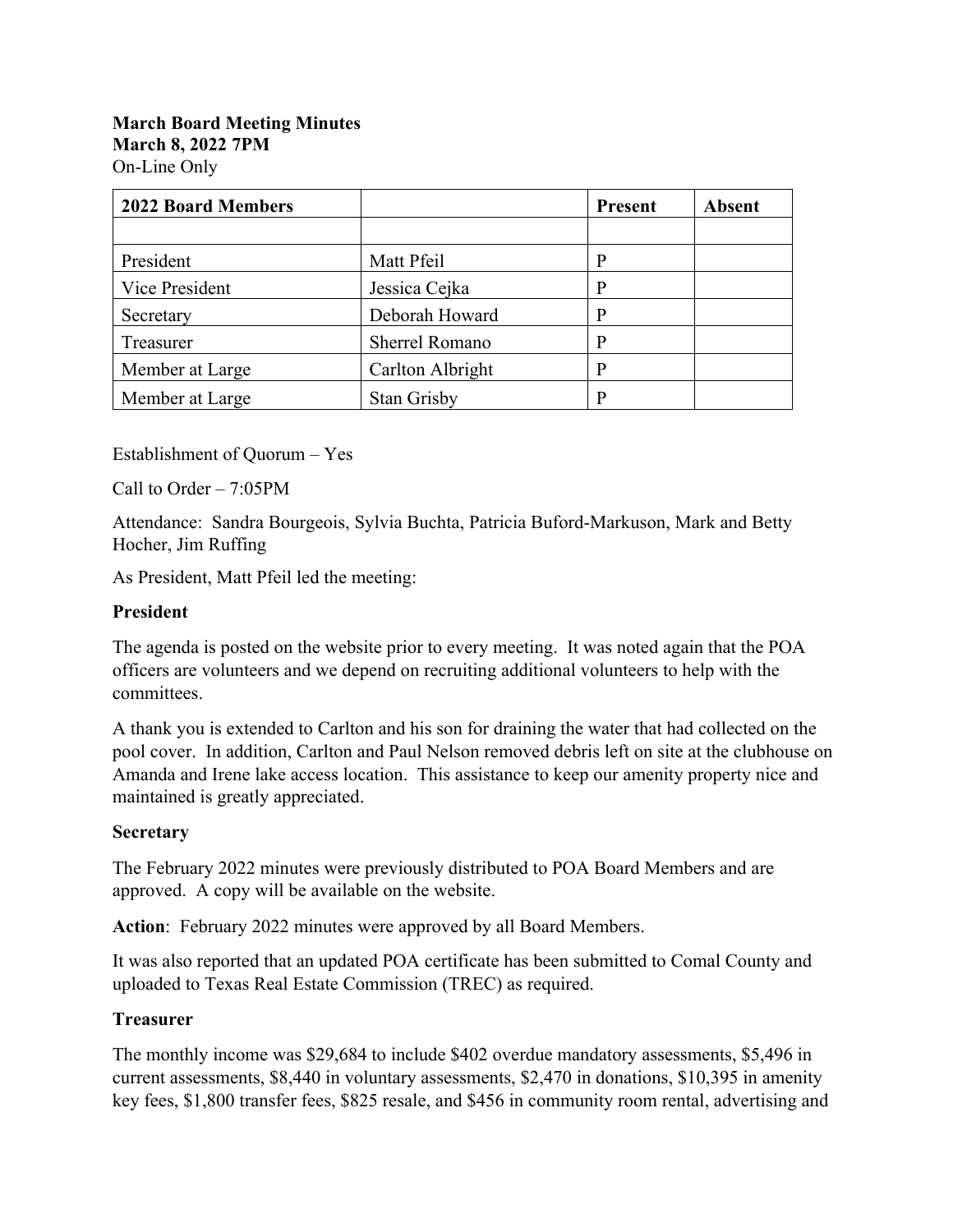PayPal. Expenses include legal fees, utilities and miscellaneous administrative and maintenance costs for a total of \$1,828. Cash on balance is \$76,270.

Expenses will increase once the pool reopens and needed maintenance and improvements are reviewed and approved to move forward.

There is a need to get documents notarized for resale documents. This should be able to be handled without a notary on the POA Board.

## **Architectural**

The Committee reviews are as follows:

1. Lot 244, Unit 2, 1214 Amanda approved for shed. Does not encroach any setbacks per plan. 2. Lot 652, Unit 5, 2039 Connie approved for construction of SFR. No height restrictions, meets minimum SF requirements and does not encroach any setbacks per plan.

3. Lots 624 & 625, Unit 5, 270 Susie approved for boat/carport. Does not encroach any setbacks per plan.

4. Lot 181R, Unit 2, 2261 Colleen approved for construction of SFR. No height restrictions, meets minimum SF requirements and does not encroach any setbacks per plan.

No known requests pending at this time. Sandra noted that she and Gary go on site to review conditions and meet with property owners. The reviews and process seem to be going very well with timely response.

It was noted that the POA Board may want to investigate the charging of a reasonable fee for the architectural reviews. This will be further considered and investigated. Any new fees must be presented at an annual or special POA Board meeting with public notice as required by law.

## **Communications**

Matt and Jacob have been working to update and enhance the website. The new website will be available for review soon.

Communication has begun to include once a month emails with a link to the meeting minutes/agenda and other key items for the greater community. This additional communication seems to be very helpful to keep POA members informed.

#### **Social Committee**

This committee is still is in need of a chair and volunteers**.** Matt has received some names of volunteers which he will share with Board Members.

## **Maintenance**

This committee is still in need of a chair and additional volunteers. There is a long list of needed and deferred projects that will need review, estimates, and priority assessment. Some of these projects and needs are long standing and others required as regular and special maintenance.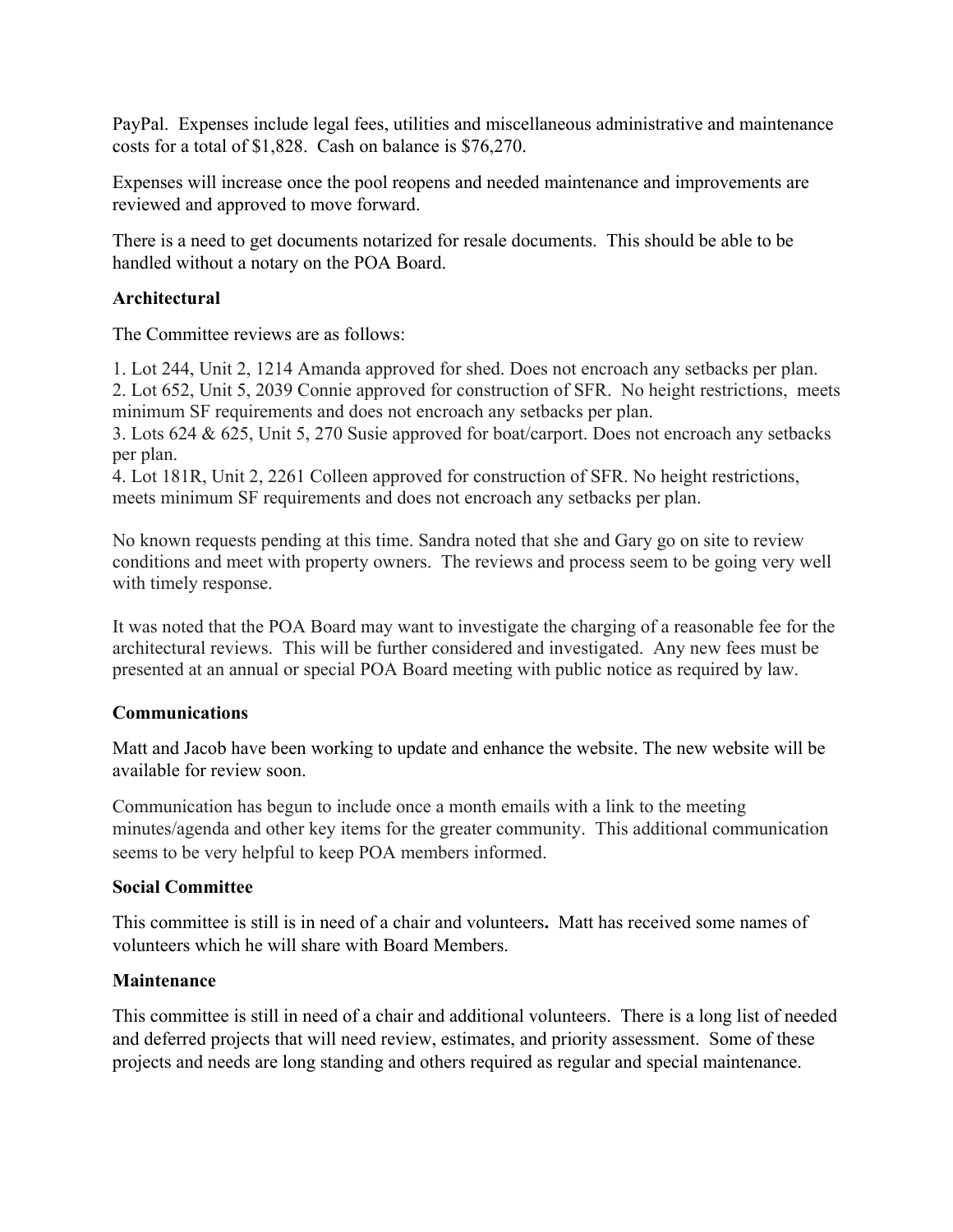Matt is collecting items and projects to compile a comprehensive listing. As soon as a chair and additional volunteers are set, this review and plans to move forward is an important task. Some of the maintenance requirements have been covered by volunteers such as pool maintenance. This may not be practical in the future.

- 1. Lock box for Architectural Committee
- 2. Club house flooring
- 3. Park walkway and access to lake
- 4. Pickle ball courts
- 5. Need for pool committee or outside maintenance company
- 6. Stormwater concerns around clubhouse
- 7. Resurfacing tennis and basketball courts
- 8. Better/new signage
- 9. Black flow preventer for pool
- 10. Pool fence and gate

The POA has engaged Berkely International Corp to further investigate the condition of the club house roof. Their assessment should be completed soon.

**Action**: Matt made a motion to proceed with the replacement of the back flow preventer. This was approved by all POA Board members and is estimated to be less than \$400.00.

## **Additional Business**

## **Legal**

Matt reviewed the following with our attorney Sipra Boyd of (RMWBH):

- 1. **Pool liability form and process**. A standard liability form was provided by Sipra and shared with committee. The pool use rules and information was also provided. Some recommendations for update to forms were provided. Matt will update and provide to Board members for final review. The liability form is standard and comprehensive.
- 2. **Update of Bylaws**. Sipra provided an estimate of up to \$2,000. Cost will of course increase if the update process is extended or decentral. A special review and update committee will be established once this is ready to move forward
- 3. **Lawsuit**. Sipra can represent us in this lawsuit or any future legal proceeding. Matt continues to try to contact the lawyer, Tray for a determination of the status of the longstanding legal situation with two property owners.

**Action**: A motion was made by Matt to proceed to circulate the pool waiver, liability statement, and amenity rules for pool and lake access via email for POA Board Member review and approval. After subsequent review the Liability Forms, pool and amenity rules and process were approved by Matt, Deborah, Jessica, Sherrel and Stan. Carlton did not support this motion. The motion is approved by majority vote.

## **Amenity Keys and Pool**

Dates for amenity key distribution and pool opening will be posted on the website shortly.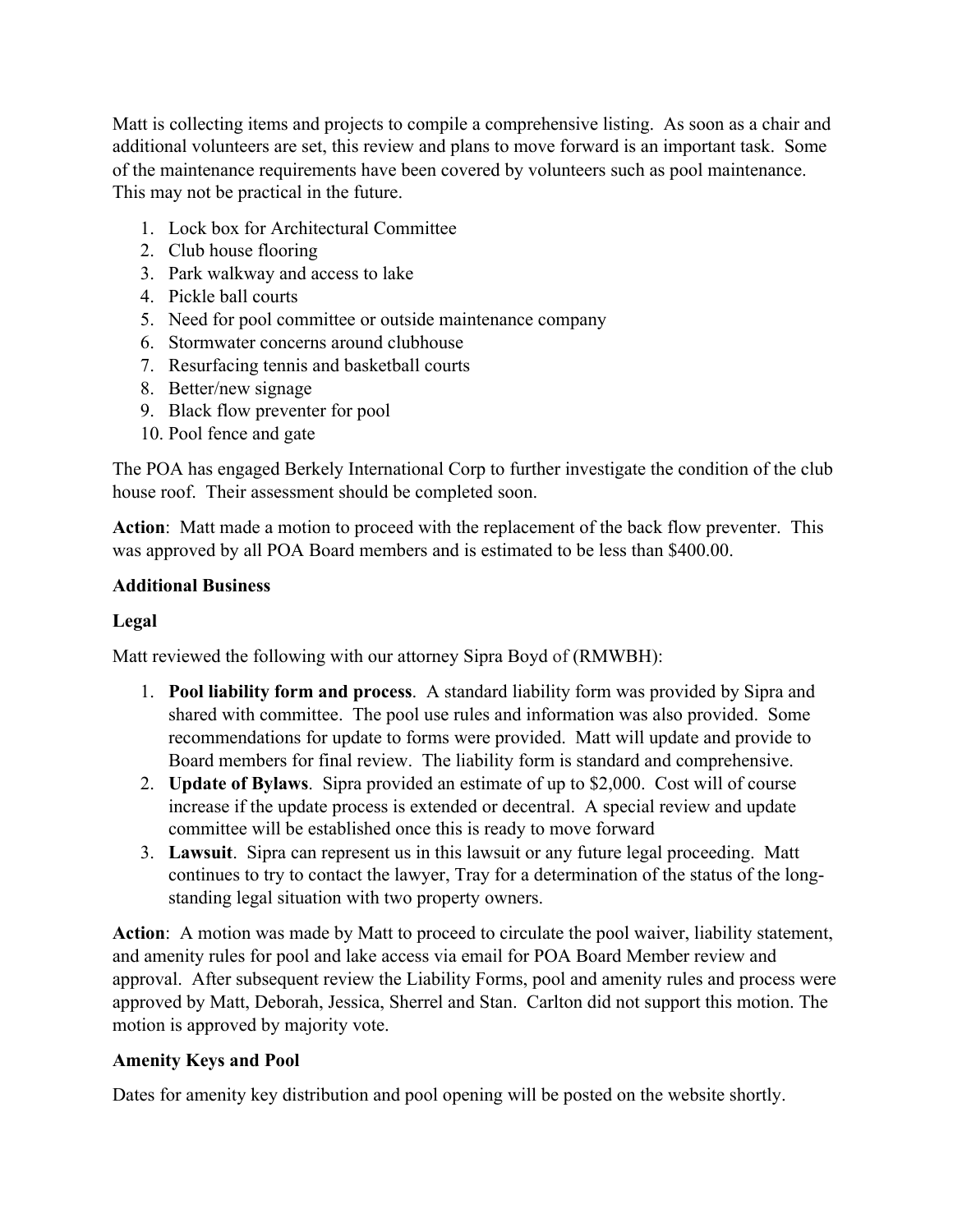Meeting Adjourned at 8:29PM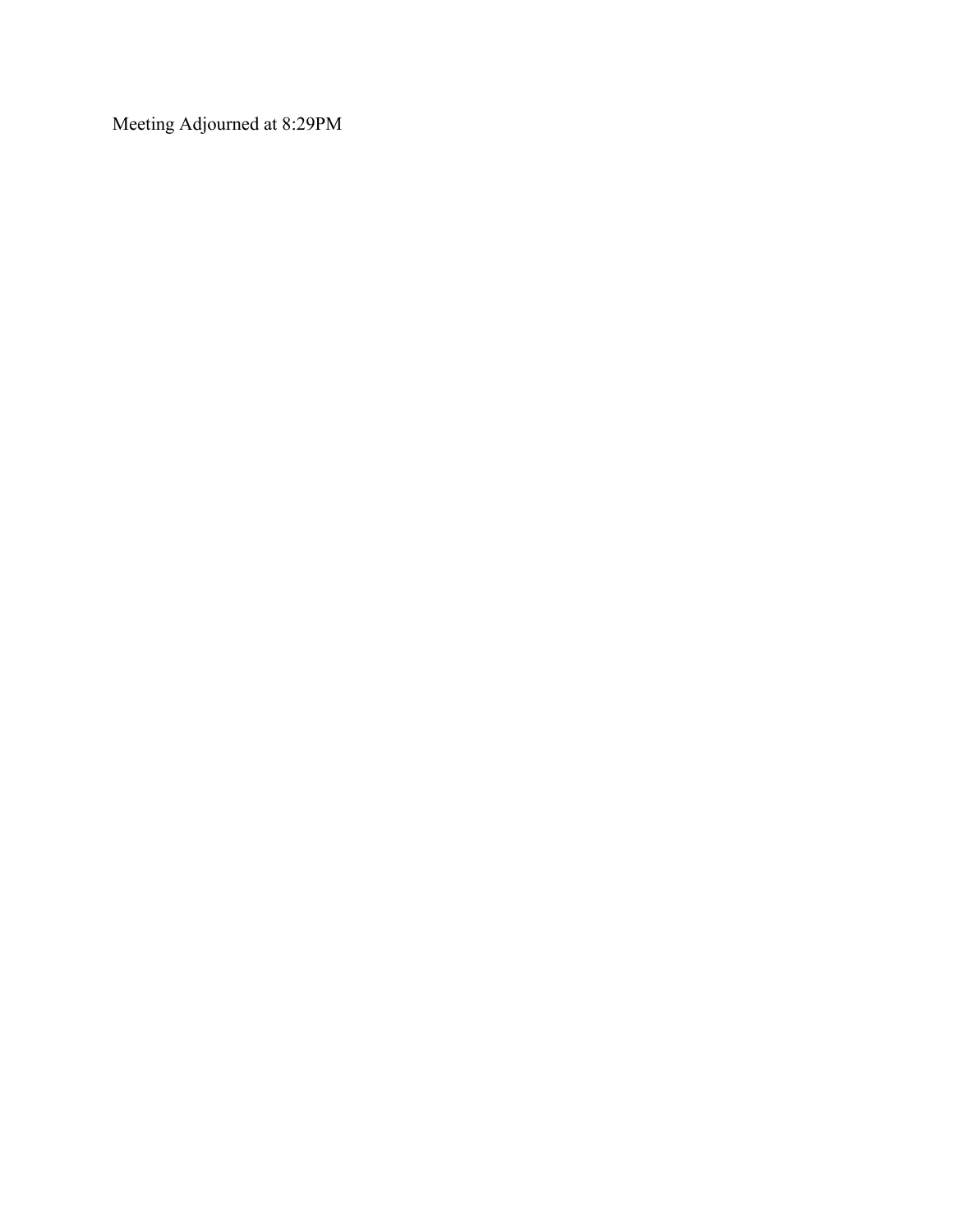## **April Board Meeting MinutesA April 12, 2022 7PM**

On-Line Only

| <b>2022 Board Members</b> |                       | <b>Present</b> | <b>Absent</b> |
|---------------------------|-----------------------|----------------|---------------|
|                           |                       |                |               |
| President                 | Matt Pfeil            | р              |               |
| Vice President            | Jessica Cejka         |                | A             |
| Secretary                 | Deborah Howard        | D              |               |
| Treasurer                 | <b>Sherrel Romano</b> | P              |               |
| Member at Large           | Carlton Albright      | p              |               |
| Member at Large           | <b>Stan Grisby</b>    |                | A             |

Establishment of Quorum – Yes

Call to Order – 7:0PM

Attendance: Sandra Bourgeois, Sylvia Buchta, Gary Freeland, Jacob Freeland, David Kral, Vivian Macris, Patricia Buford-Markuson, Mark and Betty Hocher, Jim Ruffing, Angela Wilke As President, Matt Pfeil led the meeting:

## **President**

The agenda is posted on the website prior to every meeting. It was noted again that the POA officers are volunteers and we depend on recruiting additional volunteers to help with the committees.

Matt encourages residents to email him with questions or issues or the CLVWPOA email at: villagewestcl@gmail.com

#### **Secretary**

The March 2022 minutes were previously distributed to POA Board Members by email and are approved after some edits. A copy will be available on the website.

**Action**: March 2022 minutes were approved by all Board Members present at the meeting.

#### **Treasurer**

A total of 119 amenity keys have been paid for with a total of 49 keys picked up and waivers signed. There are numerous members that still have not paid the mandatory assessments. A reminder notice will be sent out sometime next month.

| The next dates for key pick up: April 25 10 AM -Noon |                      |
|------------------------------------------------------|----------------------|
|                                                      | April 27 6 PM - 8 PM |
|                                                      | April 30 10 AM -Noon |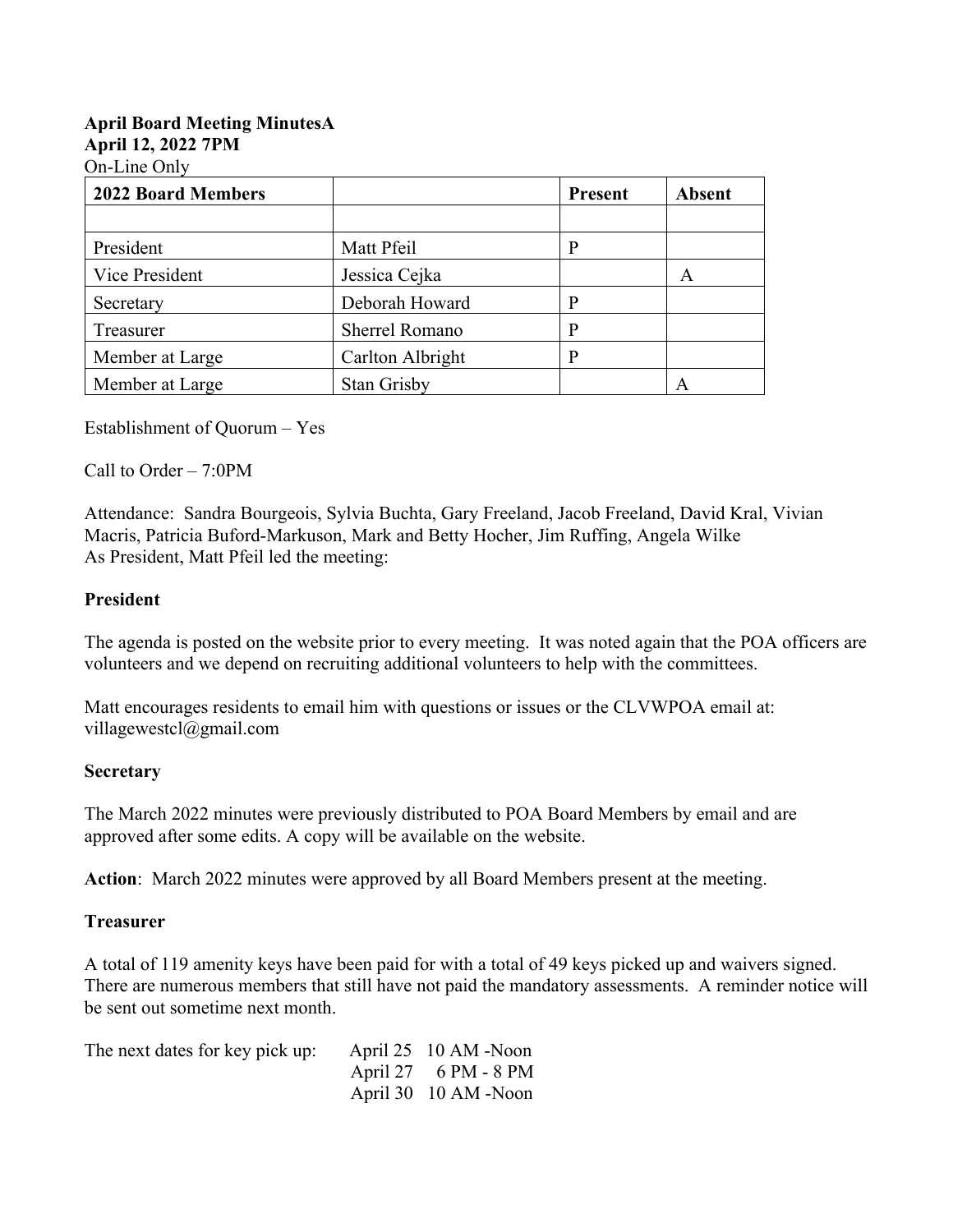## **Architectural**

The Architectural Review Committee (ARC) approved the following:

1. Lot 244, Unit 2, 1214 Amanda approved for shed. Does not encroach any setbacks per plan.

2. Lot 652, Unit 5, 2039 Connie approved for construction of SFR. No height restrictions, meets minimum SF requirements and does not encroach any setbacks per plan.

3. Lots 624 & 625, Unit 5, 270 Susie approved for boat/carport. Does not encroach any setbacks per plan.

4. Lot 181R, Unit 2, 2261 Colleen approved for construction of SFR. No height restrictions, meets minimum SF requirements and does not encroach any setbacks per plan.

The ARC was contacted about the following:

1. Responded to query regarding fence replacement. ACC approval and Architectural Fee not required for replacing wooden fence.

2. Responded to query regarding SFR with MIL casita. Owner will make adjustments and apply later.

3. Responded to numerous other queries.

4. ACC email address needs to be prominently displayed on website.

5. \$100 Architectural Fee should be tendered along with submission of paperwork required for ACC approval.

## **Communications**

Matt and Jacob are close to the launch of the new website.Once available it will need to be reviewed and feedback provided to assure all necessary information is available and current. Keeping it up to date will remain important.

## **Social Committee**

This committee is still is in need of a chair and volunteers**.** There are many opportunities to bring the community together.

## **Maintenance**

Deborah has agreed to chair this committee and Carlton will also be a member. There are many residents that have and continue to offer assistance with the upkeep of our clubhouse, pool, courts and lake area.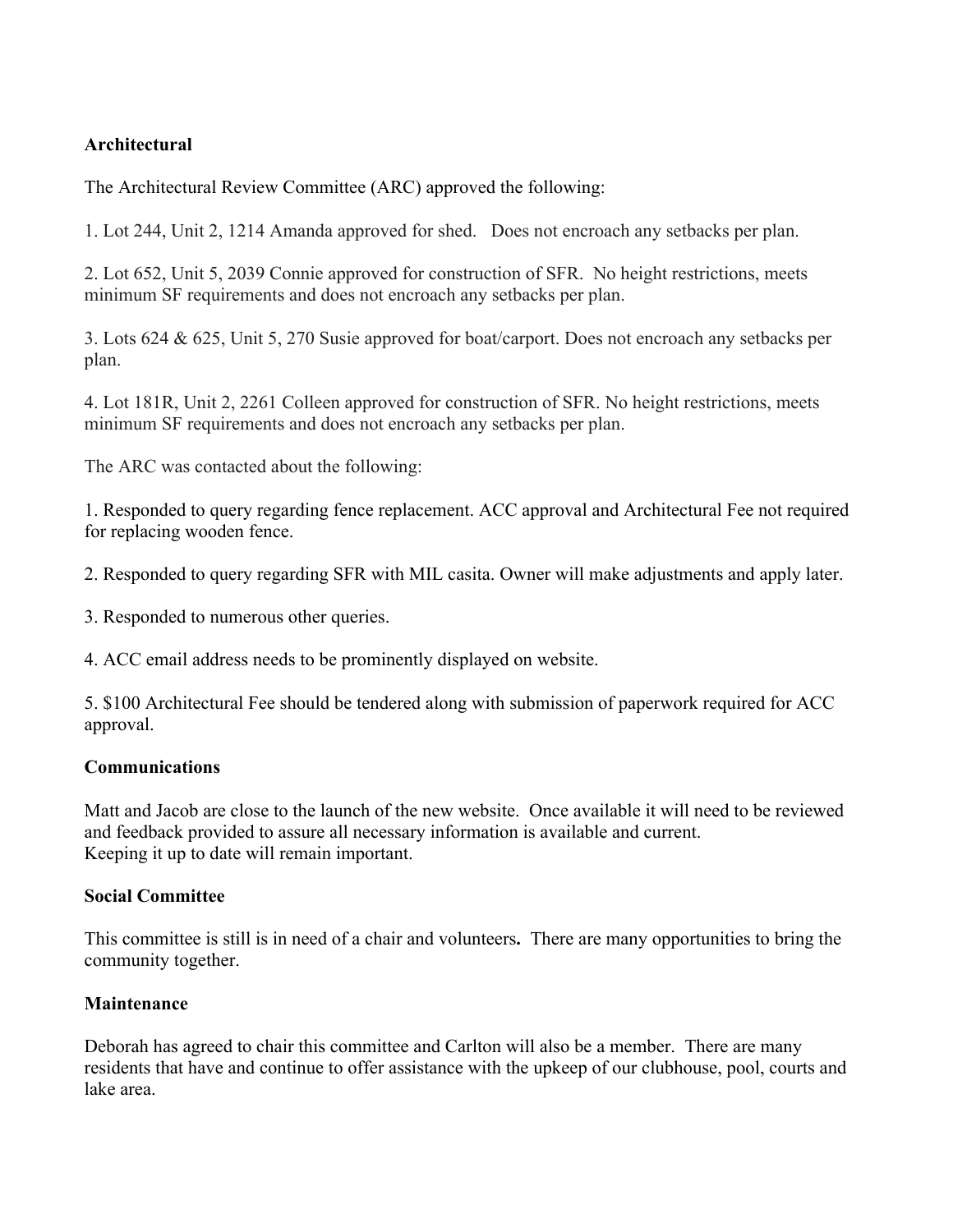A comprehensive list has been developed and is attached to document all minor and major needs known about or gathered with site visits. This list will be updated as items are completed, new needs are identified, or more information is developed.

The priority projects are:

**1. Replacement of the Roof** 

Status: Awaiting final determination of adjuster review with our insurance company.

- **2. Stormwater Site** Status: Contractors will be contacted for site visits, recommendations and cost estimates
- **3. HVAC/Plumbing Maintenance Contracts** Service Companies need to be contacted for site visits, service plans and cost of annual contracts.
- **4. Septic**

Status: The location and service needs will be determined.

**5. New Pool Furniture**  Status: Details, vendors and cost estimates will be developed. Durable, attractive, and functional is of course desired.

**Action**: The roof is the highest priority and the other priority needs will be planned and investigated further. The insurance companies' decision is needed soon.

A list of volunteers to assist the maintenance committee has been developed and new volunteers are always welcome. The volunteers will be contacted to determine interests and minor repair that might be able to proceed.

## **Additional Business**

#### **Lawsuit**:

Matt continues to try to contact the lawyer, Tray for a determination of the status of the long-standing legal situation with two property owners. There was some communication between our lawyer and Tray, but again as in the past no further contact.

#### **Architectural Fee**

At the annual meeting December, 2018, a new architectural fee was approved at \$100.00 with 55 votes: 44 Yes, 9 Nay and 2 Abstain. For unknown reasons this new fee was never collected, nor posted on the website, nor added to the Architectural Review process. Therefore, there are several years of uncollected revenue. It appears that it may have been collected for some projects and raised to \$250.00. This was never collected and most likely not following rules to do so.

**Action**: Matt recommended that we write a letter to all property owners whom had an architectural review between January 2019 and present, to inform of the oversight and encourage payment of the \$100.00 fee. All board members present approved this approach. It is understood that it will be totally voluntary payment by any property owners.